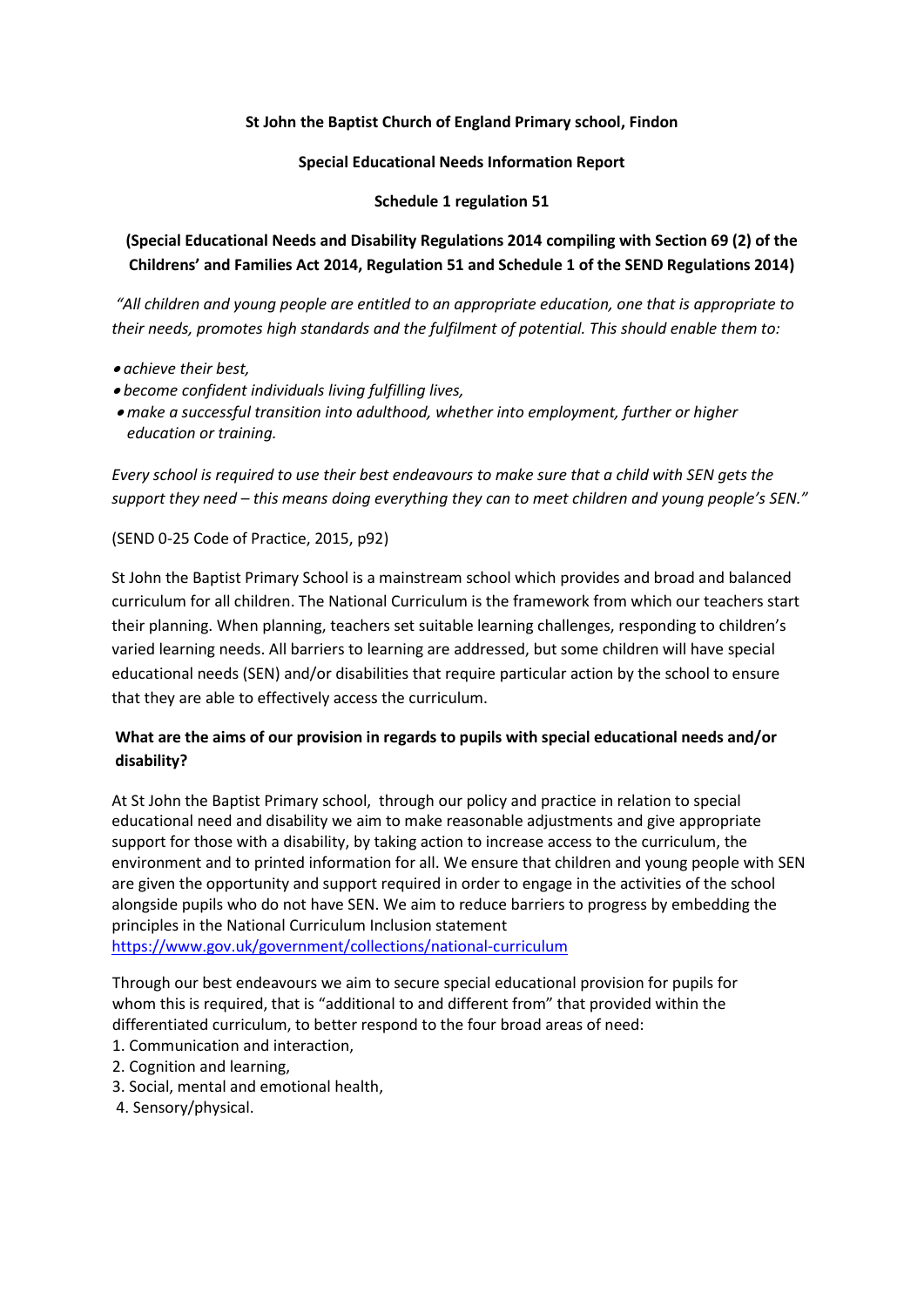Through a close collaboration with parent/carers and pupils, we aim to respond to their requests and monitor their views in order to evidence high levels of confidence and partnership. Through well-targeted continuing professional development, we ensure a high level of staff expertise to meet pupil need. We aim to support pupils with medical conditions to achieve full inclusion in all school activities by ensuring consultation with health and social care professionals in order to meet the medical needs of pupils. We will work in cooperative and productive partnership with the Local Authority and other outside agencies, to ensure there is a multi-professional approach to meeting the needs of all vulnerable learners.

### **What are special educational needs (SEN) or a disability?**

At our school we use the definition for SEN and for disability from the SEND Code of Practice (2014). This states:

**Special Educational Needs:** *A child or young person has special educational needs if he or she has a learning difficulty or disability which calls for special educational provision to be made for him or her.*

- *A learning difficulty or disability is a significantly greater difficulty in learning than the majority of others of the same age.*
- *Special educational provision means educational or training provision that is additional to, or different from, that made generally for others of the same age in a mainstream setting in England*
- *Disability: Many children and young people who have SEN may have a disability under the Equality Act 2010 – that is '…a physical or mental impairment which has a long-term and substantial adverse effect on their ability to carry out normal day-to-day activities'. This definition includes sensory impairments such as those affecting sight or hearing, and long-term health conditions such as asthma, diabetes, epilepsy, and cancer.*

## **What kinds of special educational needs (SEN) is provision made at the school?**

Children and young people with SEN have different needs, but the general presumption is that all children with SEN but without an Education, Health and Care Plan (EHCP) are welcome to apply for a place at our school, in line with the school admissions policy. If a place is available, we will undertake to use our best endeavours, in partnership with parents, to make the provision required to meet the SEN of pupils at this school.

For children with an EHCP, parents have the right to request a particular school and the local authority must comply with that preference and name the school or college in the EHC plan unless: o it would be unsuitable for the age, ability, aptitude or SEN of the child or young person, or o the attendance of the child or young person there would be incompatible with the efficient education of others, or the efficient use of resources.

Before making the decision to name our school in a child's EHCP, the local authority will send the governing body a copy of the EHCP and then consider their comments very carefully before a final decision on placement is made. In addition, the local authority must also seek the agreement of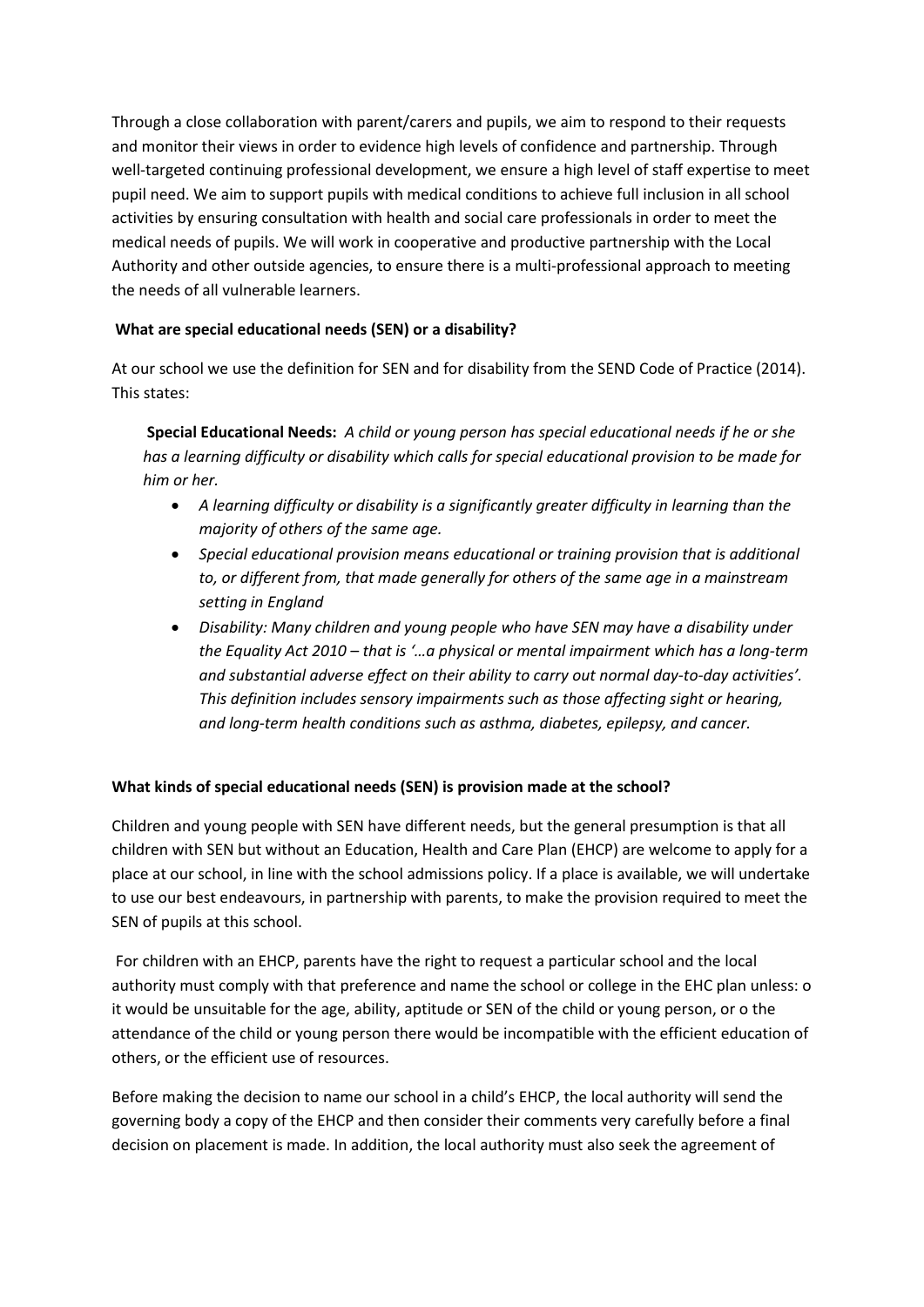school where the draft EHCP sets out any provision to be delivered on their premises that have been secured through a direct payment (personal budget).

Parents of a child with an EHCP also have the right to seek a place at a special school if it they consider that their child's needs can be better met in specialist provision.

### **How does our school know if children need extra help?**

There are a variety ways in which a child's needs are identified. It may be through concerns raised by parents/carers, external agencies, teachers, the pupil's previous school or the pupil themselves, relating to inadequate levels of progress or inclusion. Assessment or screening, such as that completed on entry as a result of a concern being raised may indicate a gap in knowledge and/or skills. Whole school tracking of attainment outcomes are monitored and may indicate lack of expected rate of progress. Observation of the pupil often highlights and helps identify additional needs.

### **What should a parent do if it thinks their child may have special educational needs?**

If parents have concerns relating to their child's learning or inclusion then please initially discuss these with your child's teacher. This then may result in a referral to the school SENDCo , Mrs Stoner who can be contacted through the school office or class teacher. Parents may also contact the SENDCo or the Head teacher directly if they feel this is more appropriate. The parents' views and their aspirations for their child will be central to the assessment and provision that is provided by the school.

### **How will the school support a child with SEND?**

Some of the children who join us have already been in early pre-school education. In a few cases, children join us with their needs already assessed. All children are assessed when they enter our school, so that we can build upon their prior learning. We use this information to provide starting points for the development of an appropriate curriculum for all our children. There are then a variety of ways we gather more information about individual children (as opposed to the assessments that all children undertake). As well as the assessments that the school have on site, we also share assessments and advice within the Angmering Locality to school, ensuring that we can analyse an individual's needs. Classroom and playground observations, as well as information from parents, then help complete our findings.

If our assessments show that a child may have a learning or emotional difficulty, we use a range of strategies that make full use of all available classroom and school resources. The child's class teacher will offer interventions that are different from or additional to the quality-first teaching provided as part of the school's usual working practices. The class teacher will continue to keep parents informed and draw upon them for additional information. The SENCO, if not already involved, will become involved if the teacher and parents feel that the child would benefit from further support. At this point a cause for concern will be raised and the child will be put on our SEND register in order to monitor progress. Through on-going assessments and monitoring, the child's progress will be analysed and if there has been little or no progress, then the SENCO will take the lead in further assessments of the child's needs, and the advice of external agencies may be sought. Following parental permission, where appropriate, external agencies that may be contacted include Local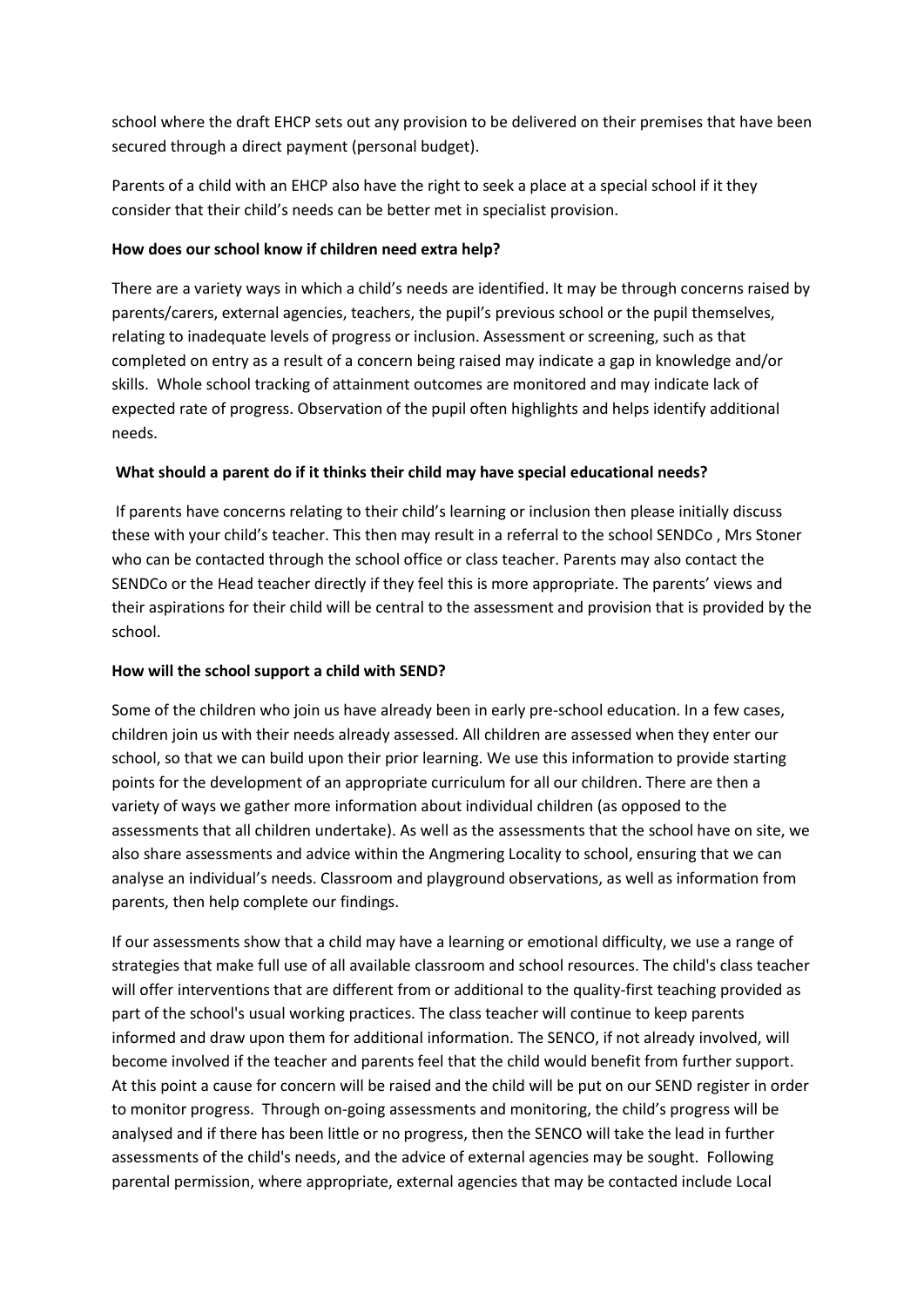Authority Support Services; specialists in other schools; Social services; health partners such as school nurse, Child & Adolescent Mental Health Services etc.

This level of support is called School Support, of which there are three stages:

**School Support 1**: Low level of support with in-school learning assessments undertaken or single professional advice sought. Some single or group intervention support. Cause for concern raised and progress monitored.

**School Support 2**: Moderate level of support with a single professional involvement in assessment or provision. Single area of need. Some single or group intervention support. Individual Learning Plan (ILP) raised and reviewed termly and Agency Targets reviewed regularly.

**School Support 3**: High level of support with at least one, but possibly more professionals involved in assessment or provision. Severe or multiple needs. High level and frequent intervention support. Individual Learning Plan (ILP) reviewed termly and Agency Targets reviewed termly regularly.

**Education, Health and Care Plan (EHCP**): Children identified by the Local Authority as needing a very high level of support, with at least one, but possibly more professionals involved in assessment or provision. Severe needs. Very high level and very frequent intervention support. EHCP reviewed annually, Individual Learning Plan (ILP) reviewed termly, and Agency Targets reviewed termly both regularly.

All of the above levels of support follow an 'assess, plan, do, review model.

**Assess**: Data on the pupil held by the school will be collated by the class teacher/SENDCo in order to make an accurate assessment of the pupil's needs. Parents will always be invited to this early discussion to support the identification of action to improve outcomes.

**Plan**: If review of the action taken indicates that "additional to and different from" support will be required, then the views of all involved including the parents and the pupil will be obtained and appropriate evidence-based interventions identified, recorded and implemented by the class teacher with advice from the SENDCo.

**Do**: SEN support will be recorded on an ILP that will identify a clear set of expected outcomes, which will include relevant academic and developmental targets . Parents and the pupil will also be consulted on the action they can take to support attainment of the desired outcomes. This will be recorded and a date made for reviewing attainment.

**Review**: Progress towards these outcomes will be tracked and reviewed termly with the parents and the pupil. The impact of the interventions will also be assessed and adjusted accordingly to ensure progress. It is important that the views of the pupil and parents are taken into account and both the abilities and strengths of the pupil inform the review.

For a very small percentage of pupils, whose needs are significant and complex and the SEN Support required to meet their needs cannot reasonably be provided from within the school's own resources, a request will be made to the local authority to conduct an assessment of education, health and care needs. This may result in an Education, Health and Care (EHC) plan being provided.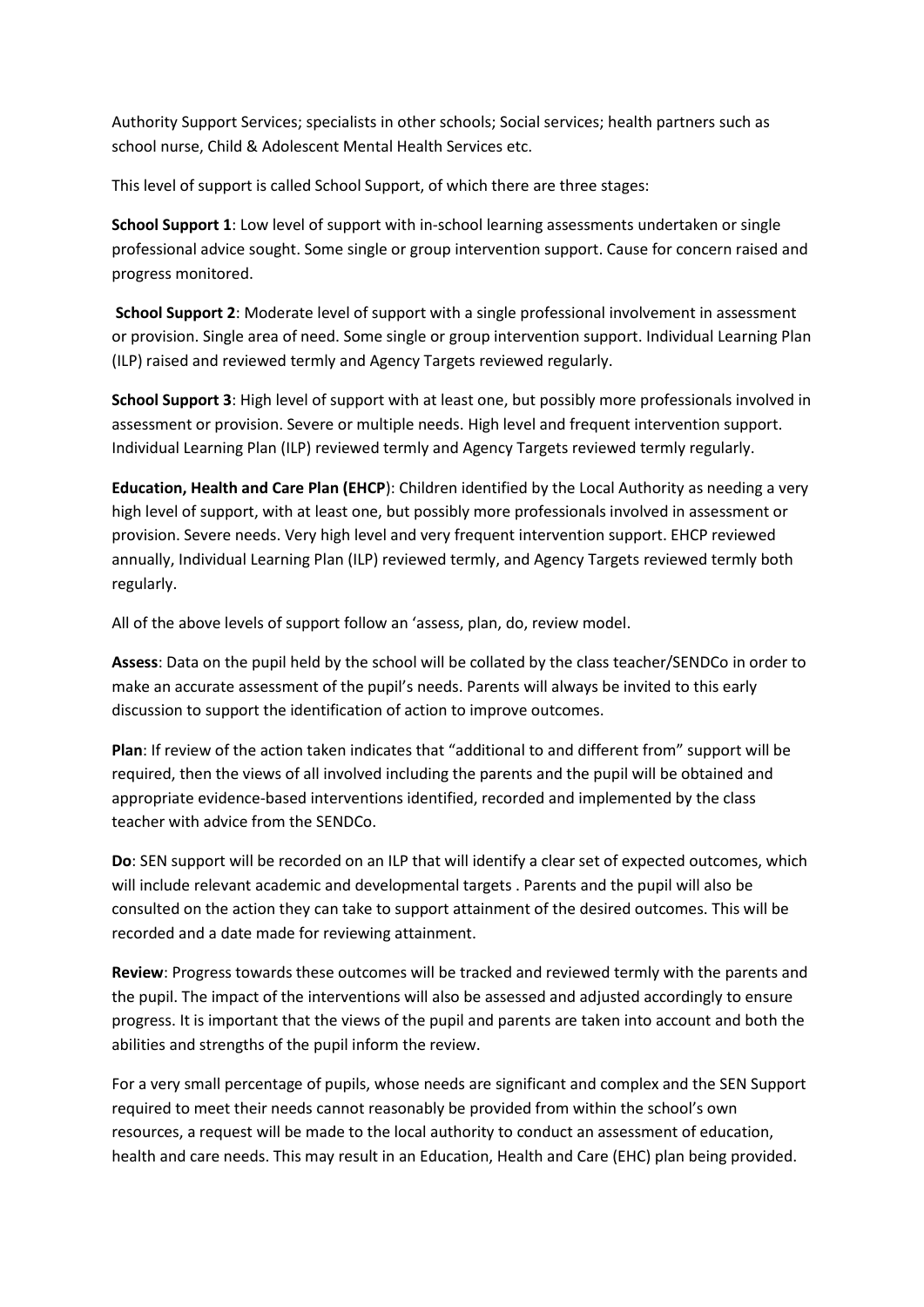If, at any stage, a child has a need identified (not usually learning) that requires a multi-agency response, an Early Help Plan will be considered. Parents also have the opportunity to request the school start an Early Help Plan when there are no obvious needs identified in school.

### **How does the school evaluate the effectiveness of its provision for children with SEND?**

The SENDCo monitors the movement of children within the SEND system in school, providing the staff and Governors with regular summaries of the impact of the policy on the practice of the school.

Through half-termly meetings, the SENDCo is involved in in supporting teachers involved in drawing up Individual Learning Plans (ILPs) for children. They review the impact of the interventions termly on the Provision Map, discussing adjustments to provision where appropriate. The SENDCo and the Head teacher hold regular meetings to review the work of the school in this area. These meetings form the basis for the annual report to the Governors.

## **How does the school involve the parents and pupils in assess and reviewing the progress of pupils with special educational needs?**

In addition to or alongside parent meetings, parents are kept regularly informed of their child's progress by agreeing and sharing their child's targets with the class teacher. This will identify the next steps for their child to make progress and how the school and parents can help them. Progress will be monitored and reviewed regularly (at least termly) to ensure that both parents and the child can express their views and are fully involved in decisions. The ILP is discussed with the child in school and, where possible, also at home. The parents, pupil and class teacher sign to agree the stipulated objectives and how they will support the interventions. Regular contact may be communicated through a home/school link book, emails, telephone calls or meetings.

### **What is the school's approach to teaching pupils with special educational needs?**

Our Governing Body ensure that as a school we make appropriate provision for all pupils identified as having Special Educational Needs and Disabilities. The named SENDCo for the school is Mrs Tanya Stoner and a member of the Governing body, Mrs Anne Prior, takes particular interest in Special Educational Needs and Disabilities, although the Governing Body as a whole is responsible for making provision for pupils with Special Educational Needs and Disabilities.

The school may support a child in a variety of ways depending on their individual needs. The first way is within the class, where learning tasks will be matched to the child's needs (differentiated) and will be overseen by the class teacher. An additional provision may be through targeted small group work that takes place out of the classroom. A child's targets will be set by the class teacher in collaboration with the SENDCo, child and parents. A further level of provision may involve a child working individually with a member of staff to meet specific targets.

These targets may be set out in their ILP and be recorded on the school's Provision Map. These detail support that is additional to or different from that provided as part of the School's usual differentiated curriculum.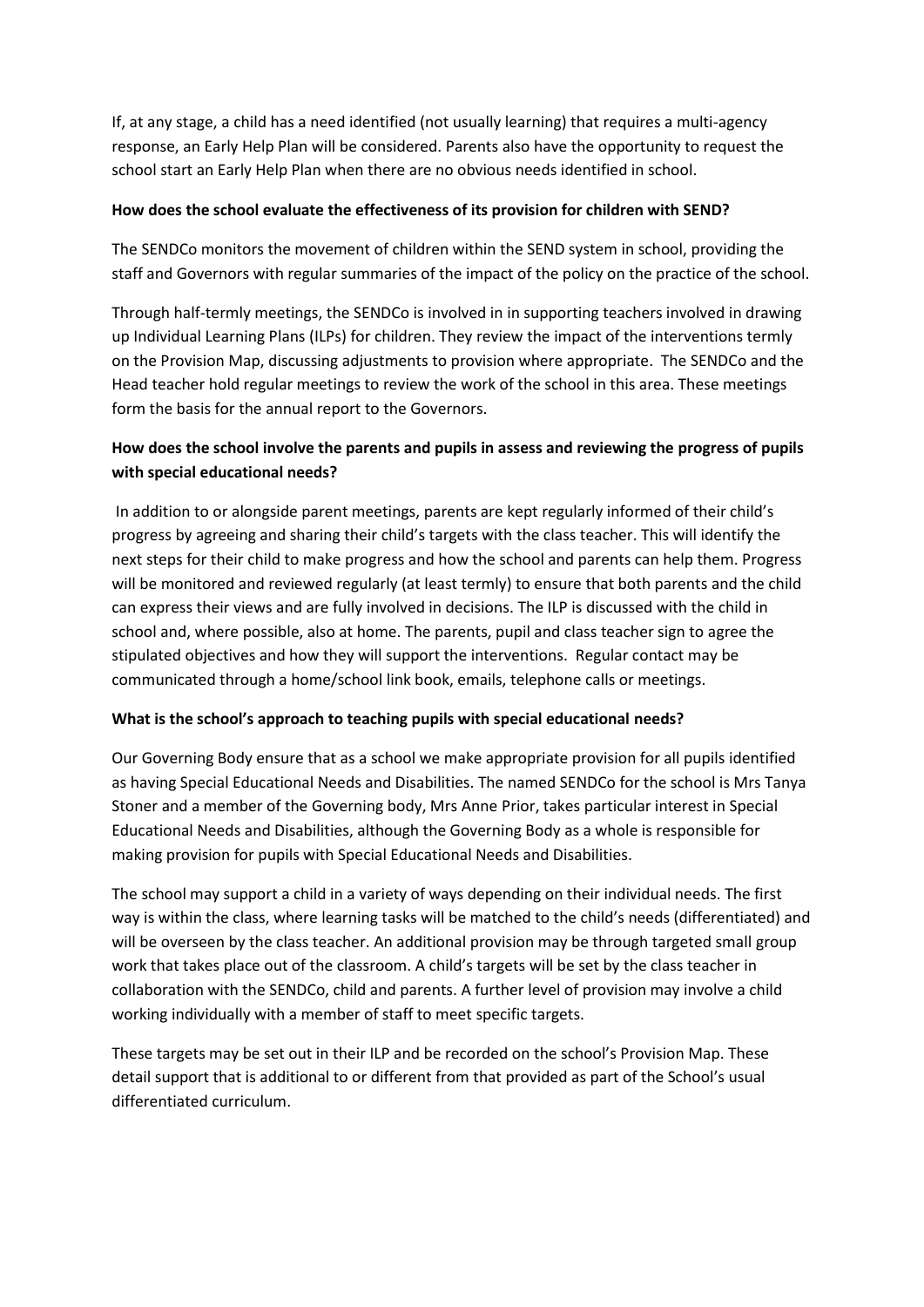### **How does the school adapts the curriculum and learning environment for pupils with SEND?**

St John the Baptist strives to provide an engaging and exciting curriculum for all children. Class teachers will plan for the variety of needs in the classroom by providing appropriate tasks and achievable outcomes to consolidate and extend children's learning. For children with SEND, the teacher may provide different resources for children to use or there may be an adult to assist a small group of children to complete the task as independently as possible.

#### **How are the schools resources allocated and matched to children's SEND?**

The school receives money on an annual basis to support provision for Special Educational Needs and Disabilities. This is based on the number of pupils on roll who are on the 'SEND Register' and this varies from year to year. The money is allocated annually by the Governing Body when setting the school's budget. It is used to pay for staffing and resources which support children with Special Educational Needs and Disabilities throughout the school.

On top of this resource, there may be additional funding from the Government and West Sussex County Council to support individual children on specific programmes. This includes 'Pupil Premium' money and additional funds for children with a 'Statement of Special Educational Need' or an 'Education, Health and Care Plan'.

Every child's needs are carefully assessed and decisions are then made based on the ability of a child to access the curriculum and make progress. The school SENCO will work closely with parents and all staff to discuss relevant interventions, adult support and advice from specialist services to make best use of available resources. We regularly assess the impact of any additional support and resources and report children's progress to parents.

The support and resources provided may include:

- Targeted differentiation to increase access to text (desk copies of information, accessible text, IT e.g. read aloud software, different recording strategies, additional time etc..)
- In class, adult or peer support aimed at increasing skills in specific area of weakness (learning behaviours, organisation, etc)
- Out of class support (relationship building, social, emotional skill development, )
- Small group tuition to enable catch up (subject or targeted at additional need)
- Specific support, advice and guidance provided to parents and families to improve pupil's readiness for learning (relating to pupil's difficulties in attendance, behaviour, physiological and emotional needs etc)
- Provision of specialist resources or equipment (use of ICT, sloping board, electronic versions of text etc)
- Partnership working with other settings (shared resources e.g. Parent Liaison Worker; shared expertise: support from local special school on action to improve inclusion: shared alternative environments etc.)
- Access to targeted before/after school clubs (breakfast, homework, clubs targeted at increasing resilience)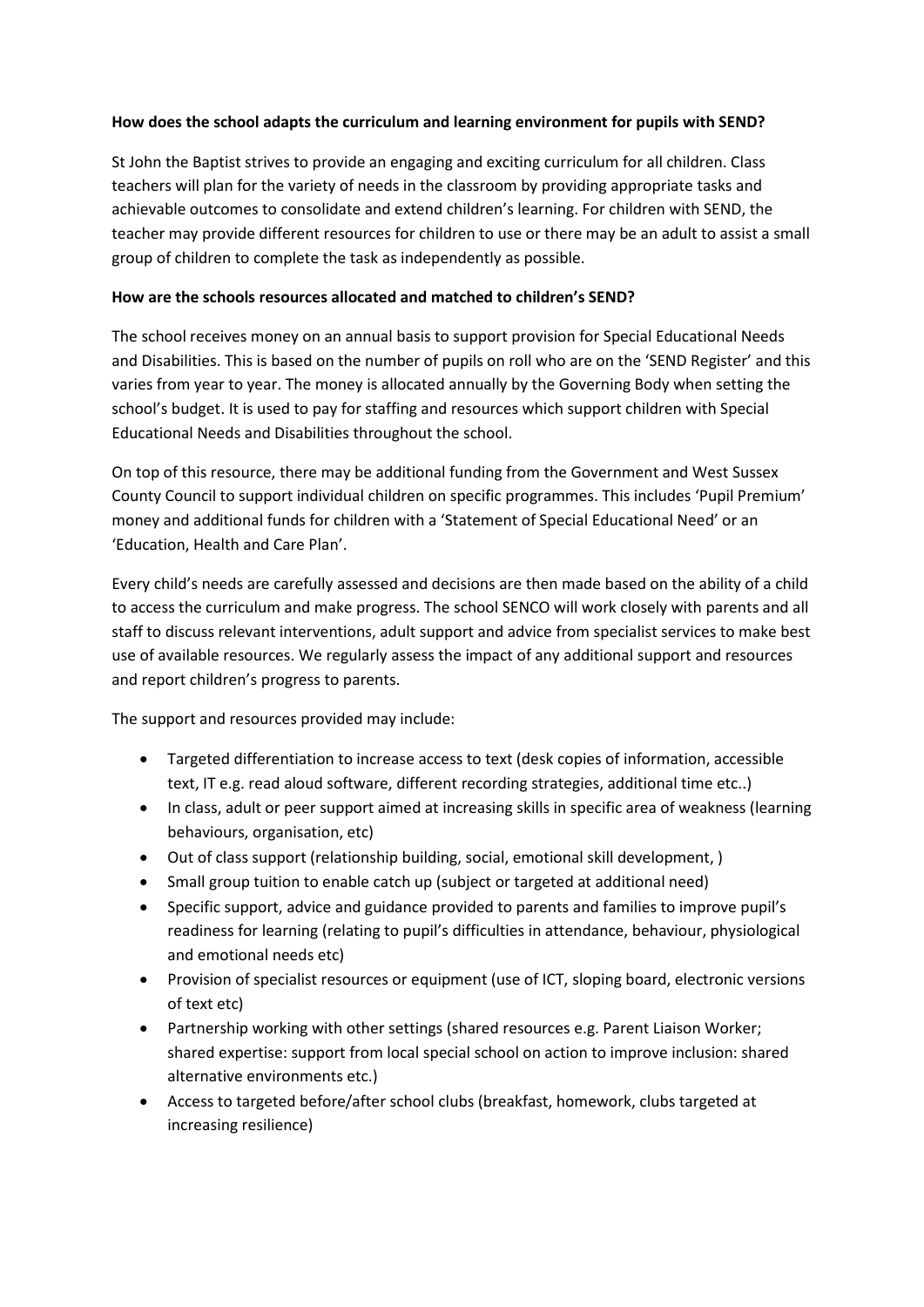- Access to the school nurse and wider health professional support (responding to mental and physical health issues, speech, language and communication needs, motor control and mobility needs)
- Access to support from in-school sources e.g. learning mentors (peer or adult)
- Implementation of strategies from support agencies e.g. Behaviour Support/Educational Welfare Support.

# **How does the school enable pupils with SEND to engage in the activities of the school (including physical activities) together with children who do not have SEND?**

It is the school's policy to enable every child to participate as fully as possible in all elements of the wider curriculum. We ensure that all children attend school trips and residential visits with support as appropriate. Where necessary, the school will meet with parents and carers to discuss individual needs prior to any visit or activity.

## **What support is available for improving the emotional and social development of pupils with special educational needs?**

We aim to develop children's emotional and social well-being in partnership with parents and carers. In some cases, this may be provided by specialist support from our highly experienced Learning Mentor (Mrs Viv Pollard) who supports children in addressing the needs of learners who require assistance in overcoming barriers to learning in order to achieve their full potential. Healthcare plans and pastoral support plans can be used to meet specific needs. These plans are created in collaboration with school, parents and pupil, and they are monitored and reviewed at agreed intervals. Further support may be sought from the Play Therapy service, an external service that undertakes short blocks of provision.

# **How do we ensure expertise and training of staff in relation to children and young people with special educational needs and that specialist expertise will be secured?**

External support services play an important part in helping the school identify, assess and make provision for children with Special Educational Needs and Disabilities.

These include seeking advice and support from:-

- the nominated Educational Psychologist for the school.
- the specialist advisory teaching services for children with sensory impairment or physical difficulties.
- services like the Occupational Therapy Service.
- the Speech and Language Therapy Service along with contributions to the reviews of pupils with significant speech and language difficulties.
- the Primary Mental Health Worker and local Child and Adolescent Mental Health Service (CAMHS) for children with emotional and behavioural needs.
- the school nurse and community paediatrician (Child Development Centre or CDC).
- the Family Link Worker service.
- the Education Welfare Officer service.
- Think Family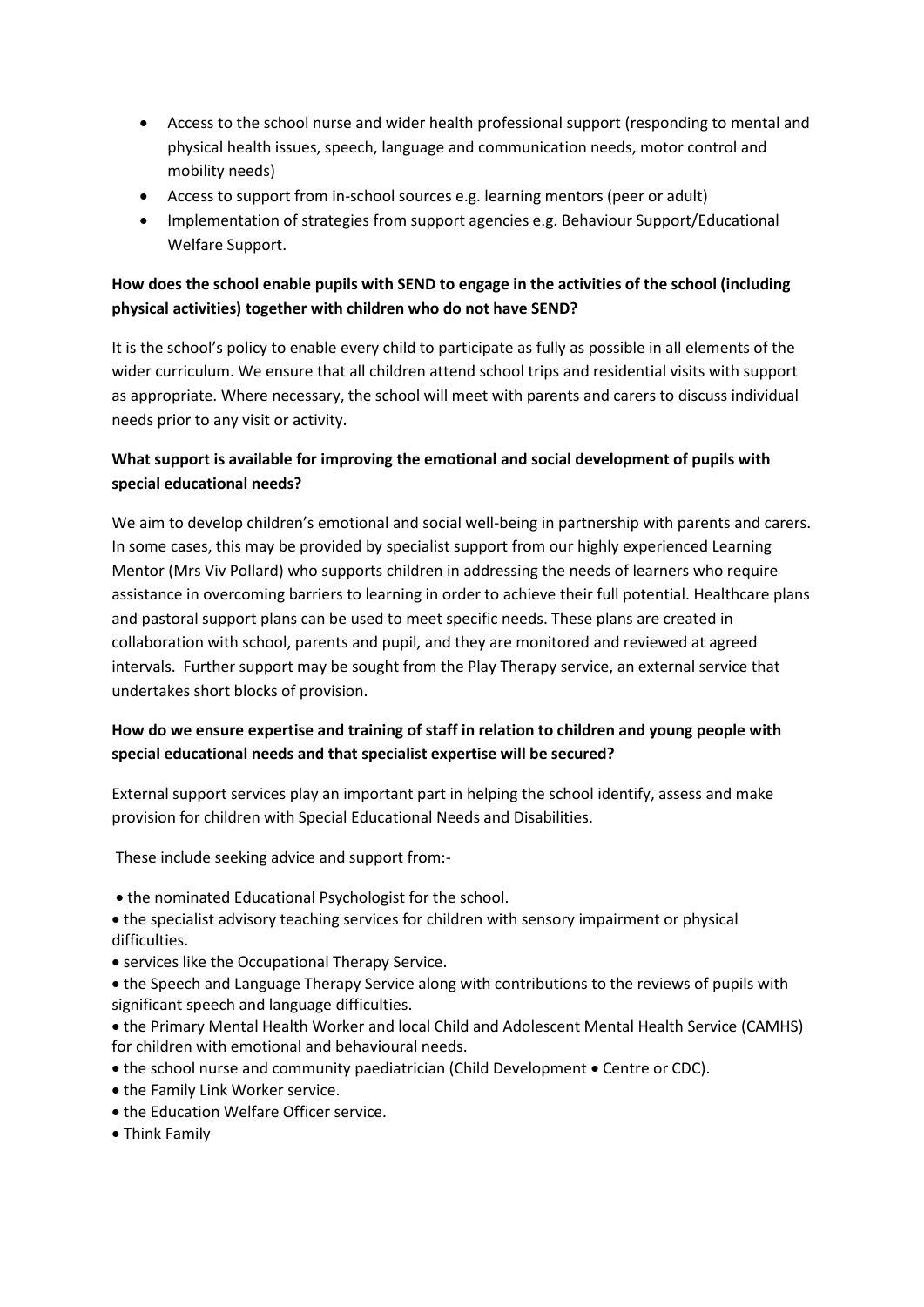Multi-agency meetings (known as Early Help Forums), with representatives from Children and Family Services, Social Care and Health, Young Carers, CAMHS, Think Family. These are held to ensure effective collaboration in identifying and making provision for vulnerable pupils.

Before the school make any referral to a specialist service we will always gain your permission.

We make a regular audit of training needs for all staff taking into account school priorities and personal professional development. Particular support is given to new members of staff and to training that addresses children's specific needs.

The SENDCos of each school within the Angmering Locality meet together each half term to share good practice and this is a strength of our group of schools.

# **How is equipment and facilities to support children and young people with special educational needs secured?**

St John the Baptist school has an accessibility policy which is reviewed regularly. As part of this review, we ensure that the school environment is accessible for all children, including those with physical and sensory needs or where English is not a first language.

# **What are the arrangements for consulting parents of children with special educational needs about and involving them in their education?**

The school works closely with parents in the support of those children with special educational needs and disabilities. We encourage an active partnership through an ongoing dialogue with parents. The home–school agreement is central to this. Parents have much to contribute to our support for children with special educational needs and disabilities.

The school prospectus contains details of our policy for special educational needs and disabilities, and the arrangements made for these children in our school. The Governors' Annual Report to Parents contains an evaluation of the policy in action. A named Governor takes a particular interest in special educational needs and disabilities and is always willing to talk to parents.

We have regular meetings each term to share the progress of special needs children with their parents. We inform the parents of any outside intervention, and we share the process of decisionmaking by providing clear information relating to the education of children with special educational needs and disabilities.

The first point of contact will always be a child's class teacher. The SENDCO at this school is Mrs Tanya Stoner and the learning mentor is Mrs Viv Pollard: all are available if further assistance is necessary. Alternatively speak to Mr Richard Yelland (Head teacher) or Mr John Cumming (Deputy Head teacher).

# **What are the arrangements for consulting young people with SEND about and involving them in their education?**

At St John the Baptist School, we encourage children to take responsibility and to make decisions. This is part of the culture of our school and relates to children of all ages. Children are involved in setting targets in their ILPs, at an appropriate level. ILPs are child-friendly and children are